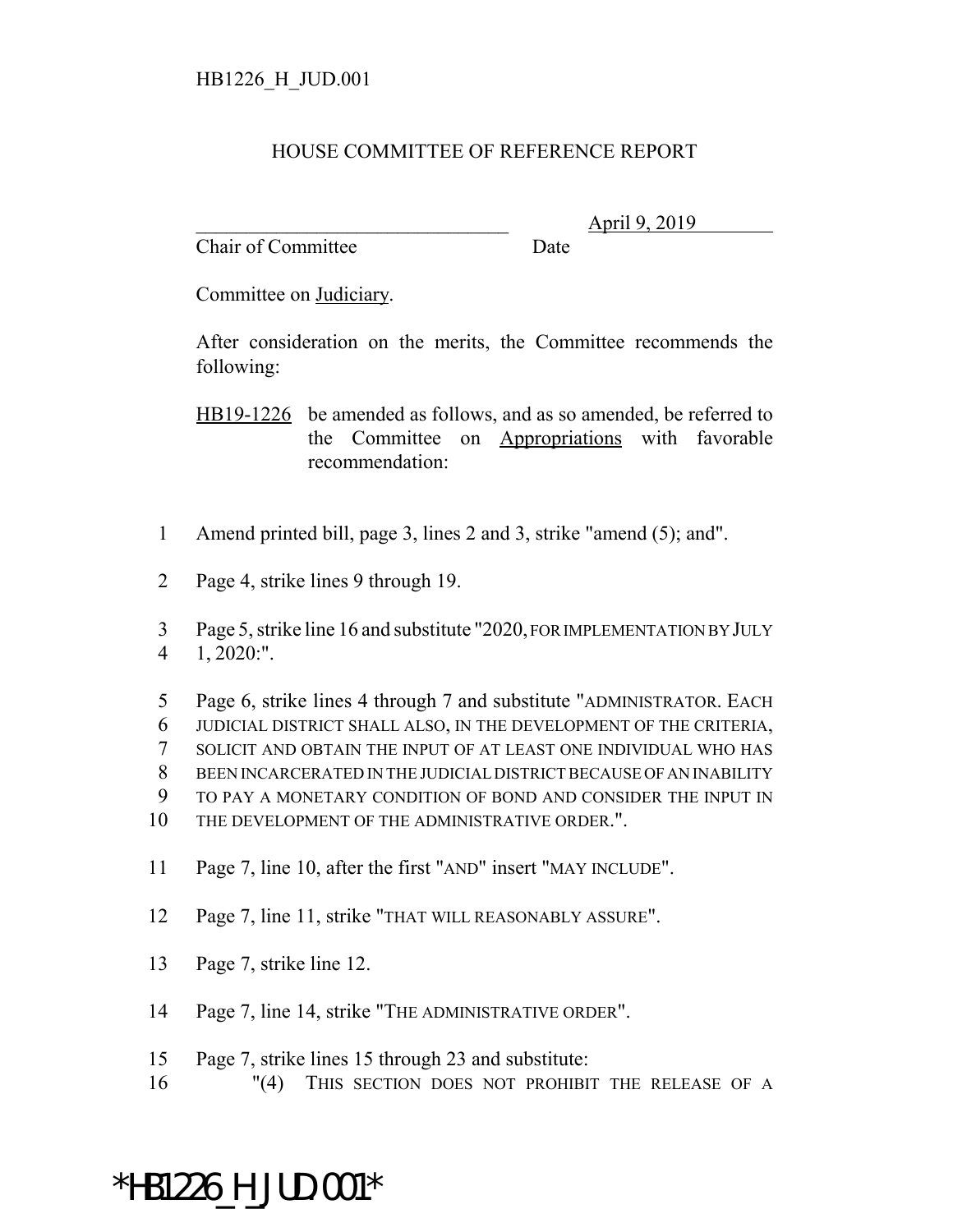- DEFENDANT PURSUANT TO LOCAL PRETRIAL RELEASE POLICIES THAT
- REQUIRE PAYMENT OF A MONETARY CONDITION OF RELEASE PRIOR TO AN
- INDIVIDUALIZED DECISION BY A JUDGE OR JUDICIAL OFFICER.".
- Page 8, line 5, strike "CONDITIONS AND" and substitute "CONDITIONS.THE COURT SHALL FURTHER PRESUME RELEASE OF THE DEFENDANT".
- Page 8, lines 10 and 11, strike "NOT APPEAR IN COURT AS REQUIRED; OR" and substitute "ATTEMPT TO FLEE PROSECUTION; OR".
- Page 8, line 13, after "OBSTRUCT" insert "OR OTHERWISE WILLFULLY AVOID".
- Page 8, line 17, strike "APPEAR IN COURT AS REQUIRED; OR" and substitute "ATTEMPT TO FLEE PROSECUTION; OR".
- Page 8, line 18, after "OBSTRUCT" insert "OR OTHERWISE WILLFULLY AVOID".
- Page 8, line 21, strike "CONSIDER THE RESULTS" and substitute "CONSIDER:".
- Page 8, strike lines 22 through 27.
- Page 9, strike line 1.
- Page 9, strike lines 24 through 27 and substitute:
- "(m) PRIOR FAILURES TO APPEAR THAT INDICATE THE PERSON IN
- 20 CUSTODY'S INTENT TO FLEE OR AVOID PROSECUTION;".
- Page 10, strike line 1.
- Reletter succeeding paragraphs accordingly.
- Page 10, line 3, strike "AND".
- Page 10, line 6 strike "JURISDICTION." and substitute "JURISDICTION; AND".
- Page 10, after line 6 insert:
- "(p) THE RESULTS OF AN EMPIRICALLY DEVELOPED AND

## \*HB1226 H JUD.001\*  $-2$ -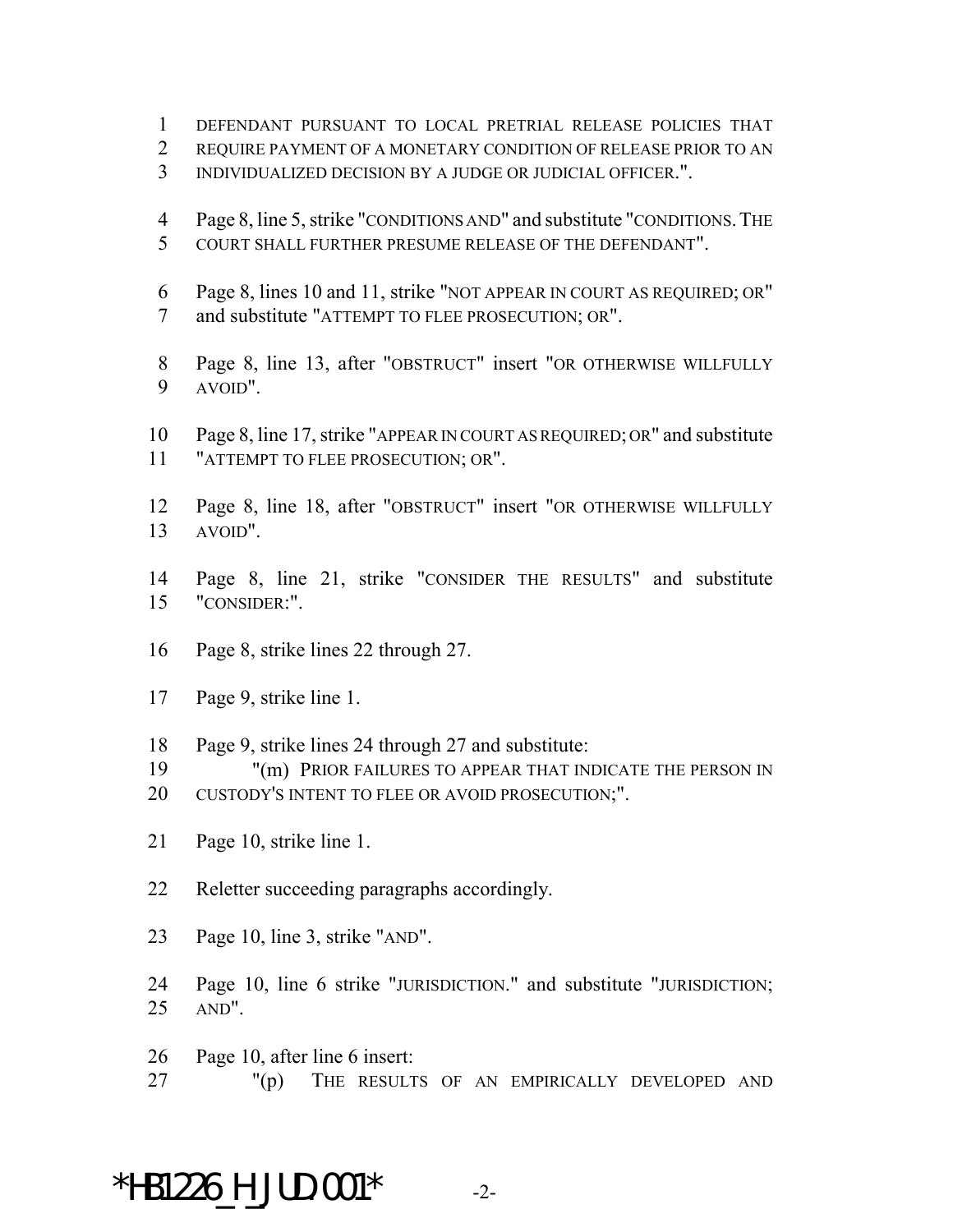VALIDATED RISK ASSESSMENT INSTRUMENT DESIGNED TO IMPROVE PRETRIAL RELEASE DECISIONS BY PROVIDING THE COURT INFORMATION THAT CLASSIFIES A PERSON IN CUSTODY BASED UPON THE PREDICTED LEVEL OF RISK OF PRETRIAL FAILURE. ANY RESULTS OF A RISK ASSESSMENT PROVIDED TO THE COURT MUST INCLUDE THE RISK CATEGORY OF THE DEFENDANT ALONG WITH THE PREDICTED SUCCESS RATES FOR EACH RISK CATEGORY. HOWEVER, THE COURT SHALL NOT USE THE RESULTS OF THE INSTRUMENT AS THE SOLE BASIS FOR SETTING THE TYPE OF BOND AND CONDITIONS OF RELEASE.".

 Page 14, line 11, strike "AND A REPRESENTATIVE OF" and substitute "A VICTIM REPRESENTATIVE, AND AN INDIVIDUAL WHO HAS BEEN INCARCERATED IN THE JUDICIAL DISTRICT OR A FAMILY MEMBER OF AN INDIVIDUAL WHO HAS BEEN INCARCERATED IN THE JUDICIAL DISTRICT.".

Page 14, line 12, strike "THE CITIZENS AT LARGE.".

 Page 14, line 13, strike "REPRESENTATIVE OF" and substitute "COUNTY COMMISSIONER FROM A COUNTY WITHIN THE JUDICIAL DISTRICT.".

Page 14, strike lines 14 through 16 and substitute "THE CHIEF JUDGE".

 Page 14, strike line 27 and substitute "ENTITY OR AN AGREEMENT WITH ANOTHER LOCAL".

 Page 15, line 1, after the period insert "A GOVERNMENTAL ENTITY SHALL 21 NOT ENTER INTO A CONTRACT WITH A FOR-PROFIT ENTITY TO PROVIDE PRETRIAL SERVICES. PRIOR TO ENTERING INTO A CONTRACT WITH A PRIVATE NONPROFIT ENTITY, A GOVERNMENTAL ENTITY SHALL ENSURE THE PRIVATE NONPROFIT ENTITY SHALL OPERATE WITHOUT AN IDENTIFIABLE CONFLICT. ADDITIONALLY, EACH JUDGE REQUIRING PRETRIAL SERVICES SUPERVISION SHALL ENSURE THAT ANY SUPERVISION OR OTHER CONDITIONS OF RELEASE FOR A DEFENDANT UNDER PRETRIAL SUPERVISION ARE THE LEAST RESTRICTIVE CONDITIONS OF RELEASE AND 29 ARE NOT REQUIRED FOR THE PURPOSES OF FINANCIAL BENEFIT OR GAIN BY AN ENTITY.".

Page 15, strike lines 2 through 10.

Renumber succeeding subsections accordingly.

## $*$ HB1226 H JUD.001 $*$  -3-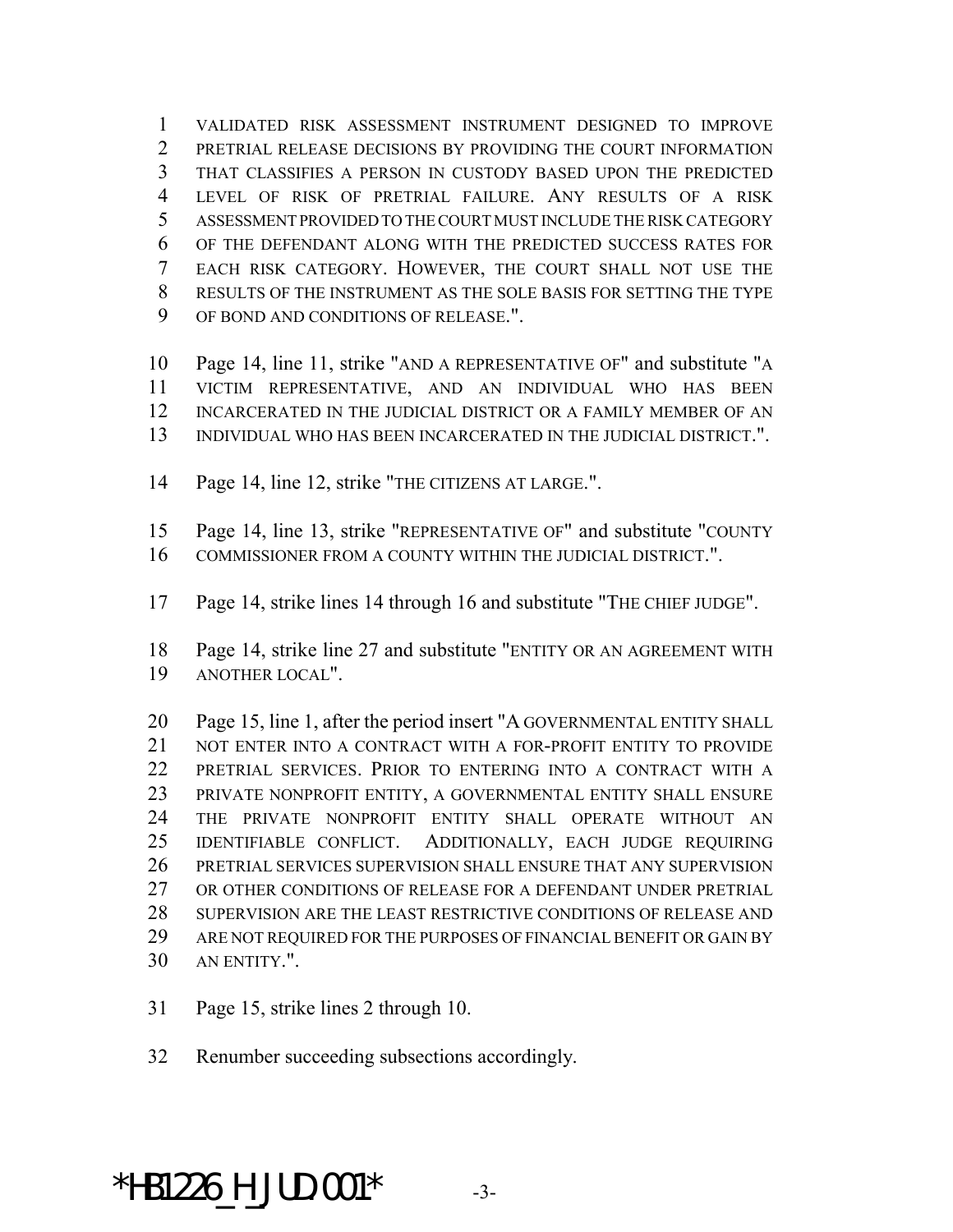- Page 15, strike line 22 and substitute "RISK THAT THE PERSON WILL FLEE
- PROSECUTION AND THE RISK OF DANGER TO ANY PERSON OR".
- Page 16, line 3, after "TOOL" insert "THAT HAS BEEN APPROVED FOR USE BY THE STATE COURT ADMINISTRATOR PURSUANT TO SECTION 13-3-101 5  $(11)(b)$ ,".
- Page 16, line 4, strike "AND" and substitute "ALONG WITH".
- 7 Page 16, line 18, strike " $(6)$ " and substitute " $(5)(a)$ ".
- Page 17, line 1, strike "(a)" and substitute "(I)".
- Page 17, line 3, strike "(b)" and substitute "(II)".
- Page 17, line 6, strike "(c)" and substitute "(III)".
- Page 17, line 10, strike "(d)" and substitute "(IV)".
- Page 17, line 16, strike "(e)" and substitute "(V)".
- Page 17, line 21, strike "(f)" and substitute "(VI)".
- Page 17, after line 22 insert:

 "(b) THE ANNUAL REPORT REQUIRED BY SUBSECTION (5)(a) OF THIS SECTION BEGINNING IN 2020 AND EACH YEAR THEREAFTER MUST INCLUDE:

 (I) THE TOTAL NUMBER OF CLOSED CASES IN WHICH THE PERSON WAS RELEASED FROM CUSTODY, WAS SUPERVISED BY THE PRETRIAL SERVICES PROGRAM, AND, WHILE UNDER SUPERVISION, DID NOT HAVE A FAILURE TO APPEAR IN COURT THAT WAS NOT FOLLOWED UP BY A COURT APPEARANCE IN THAT CASE:

- (A) WITHIN 30 DAYS; AND
- (B) WITHIN 90 DAYS.

 (II) THE TOTAL NUMBER OF CLOSED CASES IN WHICH THE PERSON WAS RELEASED FROM CUSTODY, WAS SUPERVISED BY THE PRETRIAL SERVICES PROGRAM, AND WAS NOT CHARGED WITH A NEW CRIMINAL OFFENSE THAT CONSTITUTES A CRIME AS DEFINED IN SECTION 24-4.1-302 (1) THAT WAS ALLEGED TO HAVE OCCURRED WHILE UNDER SUPERVISION.".

Page 17, line 23, strike "(6)" and substitute "(5)".

 $*$ HB1226 H JUD.001 $*$  -4-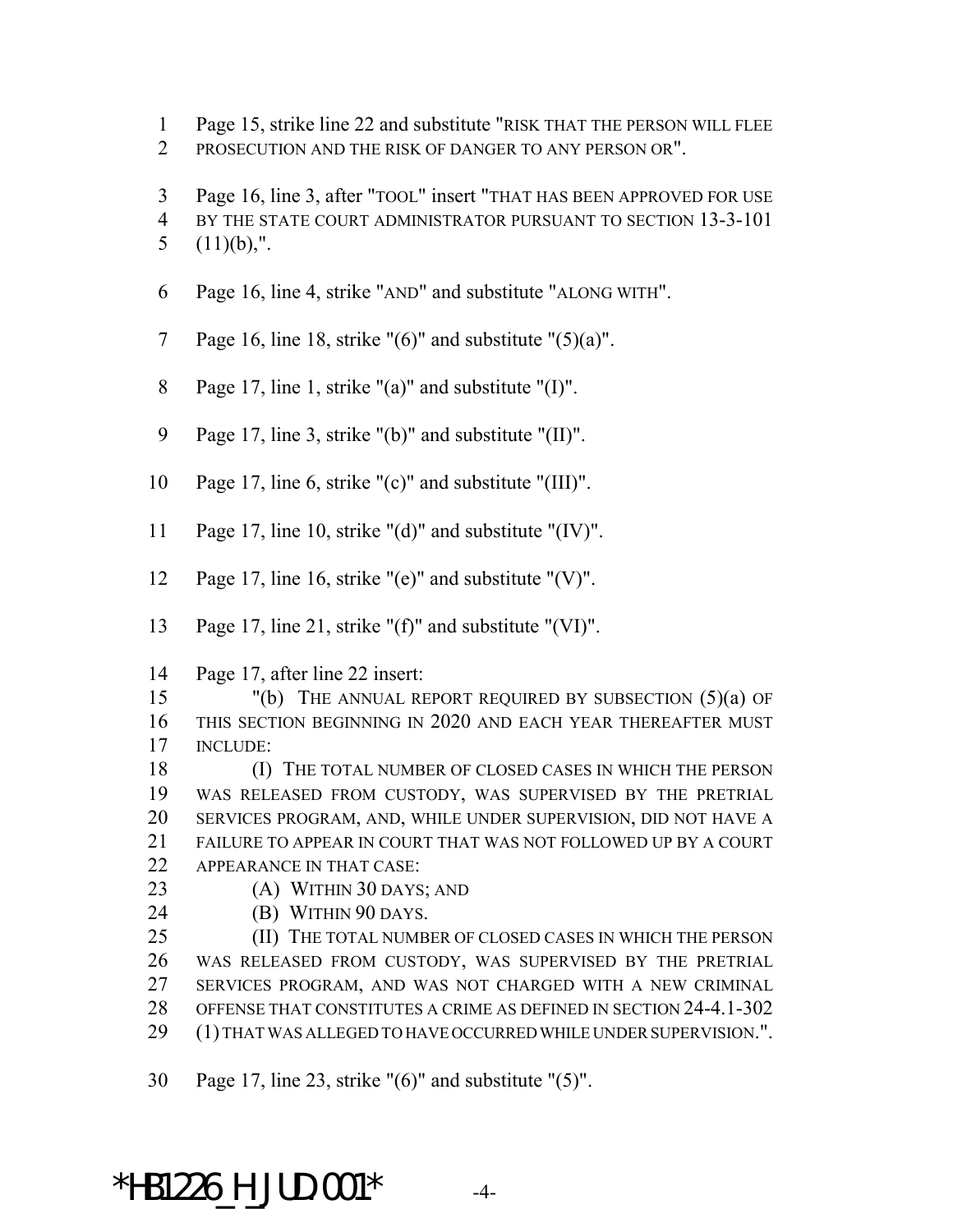Page 18, strike lines 19 through 27 and substitute:

 "(2) MONEY IN THE FUND MUST BE USED TO FUND INDIVIDUAL COUNTIES OR COUNTIES WORKING IN COOPERATION WITH EACH OTHER THAT REQUEST FUNDS TO OPERATE OR ASSIST IN THE OPERATION OF A PRETRIAL SERVICES PROGRAM AS REQUIRED BY SECTION 16-4-106 (1). MONEY MAY BE USED FOR THE ADMINISTRATIVE AND PERSONNEL COSTS RELATED TO THE OPERATION OF PRETRIAL SERVICES PROGRAMS AND ANY ADJUNCT SERVICES INCLUDING, BUT NOT LIMITED TO, PROGRAM DEVELOPMENT, ASSESSMENT SERVICES, CONTRACT SERVICES, MONITORING, AND SUPERVISION SERVICES. COUNTIES AND COUNTIES WORKING IN COOPERATION WITH EACH OTHER ARE ENCOURAGED TO SEEK FUNDING WHEN NECESSARY TO IMPLEMENT LOCALLY BASED PROGRAMS DESIGNED TO ACHIEVE THE GOALS OF EFFECTIVE PRETRIAL ASSESSMENT AND SUPERVISION. IF A COUNTY IS UNABLE TO OPERATE A PRETRIAL 15 SERVICES PROGRAM AS REQUIRED BY SECTION 16-4-106 (1), THE COUNTY SHALL REQUEST A WAIVER FROM COMPLIANCE FROM THE STATE COURT ADMINISTRATOR OUTLINING THE REASONS THE COUNTY IS UNABLE TO PROVIDE A PRETRIAL SERVICES PROGRAM DESPITE A POTENTIAL ALLOCATION FROM THE PRETRIAL SERVICES CASH FUND. THE WAIVER REQUEST SHALL DESCRIBE WHAT NECESSARY RESOURCES ARE UNAVAILABLE THAT PREVENT THE ESTABLISHMENT OF A PRETRIAL SERVICES PROGRAM IN THAT COUNTY, WHICH MAY INCLUDE, BUT ARE NOT LIMITED TO, THE NECESSARY AMOUNT OF FUNDING, THE LACK OF NECESSARY INFRASTRUCTURE, OR THE LACK OF PERSONNEL OR PROGRAM SERVICES WITHIN THAT COMMUNITY.".

Page 19, strike lines 1 through 3.

 Page 23, line 5, after the period insert "THE STATE COURT ADMINISTRATOR SHALL REVIEW ANY WAIVER REQUESTS SUBMITTED BY ANY COUNTY PURSUANT TO THE PROVISIONS OF SECTION 16-4-106.5 TO DETERMINE IF ANY TECHNICAL ASSISTANCE CAN BE PROVIDED TO THE COUNTY TO ALLOW FOR THE DEVELOPMENT OF A PRETRIAL SERVICES PROGRAM. THE WAIVER REQUESTS SUBMITTED TO THE STATE COURT ADMINISTRATOR SHALL BE INCLUDED IN THE ANNUAL REPORT AS DESCRIBED IN SECTION 16-4-106 (5) AND (6) ALONG WITH ANY RECOMMENDATIONS TO THE GENERAL ASSEMBLY REGARDING METHODS OR FUNDING NEEDED TO ACHIEVE PRETRIAL SERVICES IN EVERY COUNTY IN THE STATE.".

Page 23, line 6, strike "(b)" and substitute "(b) (I)".

\*HB1226 H JUD.001\*  $-5$ -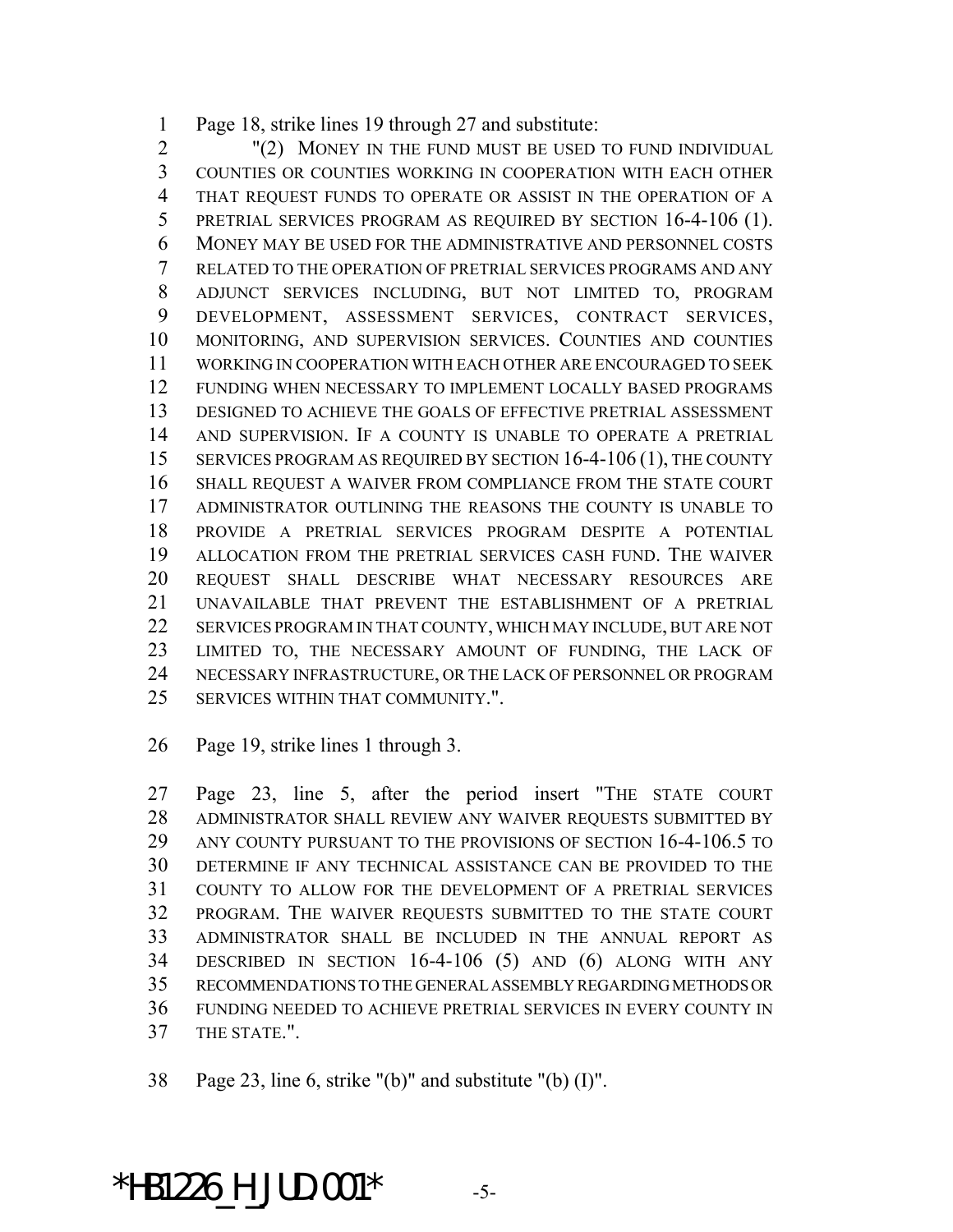Page 23, after line 9 insert:

 "(II) (A) BEGINNING ON JULY 1, 2021, ANY RISK ASSESSMENT INSTRUMENT APPROVED FOR USE MUST HAVE BEEN EVALUATED, DEVELOPED, AND VALIDATED IN COLORADO TO MAXIMIZE ACCURACY AND TO STATISTICALLY MINIMIZE BIAS ON THE BASIS OF RACE, ETHNICITY, AND GENDER. ADDITIONALLY, JUDICIAL RELIANCE ON THE ASSESSMENT IN PRETRIAL DECISION-MAKING MUST BE EVALUATED FOR BIAS ON THE BASIS OF RACE, ETHNICITY, AND GENDER. THE EVALUATIONS REQUIRED IN THIS SECTION MUST BE COMPLETED BY THE DIVISION OF CRIMINAL JUSTICE IN THE DEPARTMENT OF PUBLIC SAFETY OR A NONPROFIT RESEARCH ORGANIZATION.

 (B) ANY APPROVED RISK ASSESSMENT INSTRUMENT MUST BE EVALUATED FOR ACCURACY AND FOR BIAS AS DESCRIBED IN SUBSECTION (11)(b)(II)(A) OF THIS SECTION EVERY THREE YEARS.

 (C) THE JUDICIAL DEPARTMENT AND THE DEPARTMENT OF PUBLIC 16 SAFETY, AS PART OF THEIR HEARINGS REQUIRED BY SECTION 2-7-203(2), SHALL PRESENT THE FINDINGS OF ANY STUDY CONDUCTED TO EVALUATE A RISK ASSESSMENT INSTRUMENT FOR BIAS AND EFFORTS TO REDUCE ANY IDENTIFIED BIAS.

20 (D) THE JUDICIAL DEPARTMENT AND THE DEPARTMENT OF PUBLIC SAFETY SHALL COOPERATE TO DEVELOP AND AGREE UPON STATISTICAL AND REPORTING METHODOLOGIES TO BE USED FOR THE REPORTING 23 DESCRIBED IN THIS SUBSECTION  $(11)(b)(II)$  and shall submit a plan for IMPLEMENTATION OF THE STATISTICAL AND REPORTING METHODOLOGIES TO THE GENERAL ASSEMBLY BY JANUARY 1, 2020.

 (III) BEGINNING ON JANUARY 1, 2024, ANY RISK ASSESSMENT INSTRUMENT APPROVED FOR USE MUST PROVIDE PRETRIAL DECISION-MAKERS SEPARATE RISK CATEGORY INFORMATION FOR EACH OF 29 THE PRETRIAL RISKS IDENTIFIED IN SECTION  $16-4-104$   $(1)(a)(I)$  and (1)(a)(II) IF STATISTICALLY POSSIBLE.

 (IV) IN ORDER TO EVALUATE AN APPROVED RISK ASSESSMENT INSTRUMENT FOR BIAS AND PROPER MEASUREMENT OF RISK FACTORS, BEGINNING ON JANUARY 1, 2020, EACH JURISDICTION USING A RISK ASSESSMENT INSTRUMENT SHALL COLLECT ALL RELEVANT DATA AS REQUESTED BY THE STATE COURT ADMINISTRATOR IN CONJUNCTION WITH THE DIVISION OF CRIMINAL JUSTICE IN THE DEPARTMENT OF PUBLIC SAFETY. THIS DATA MUST INCLUDE, AT A MINIMUM, THE FOLLOWING INFORMATION FOR EACH PERSON ASSESSED:

(A) RACE, ETHNICITY, AND GENDER;

(B) THE PRETRIAL RISK CATEGORY;

(C) SCORES ASSIGNED TO EACH UNDERLYING VARIABLE USED BY

 $*$ HB1226 H JUD.001 $*$  -6-